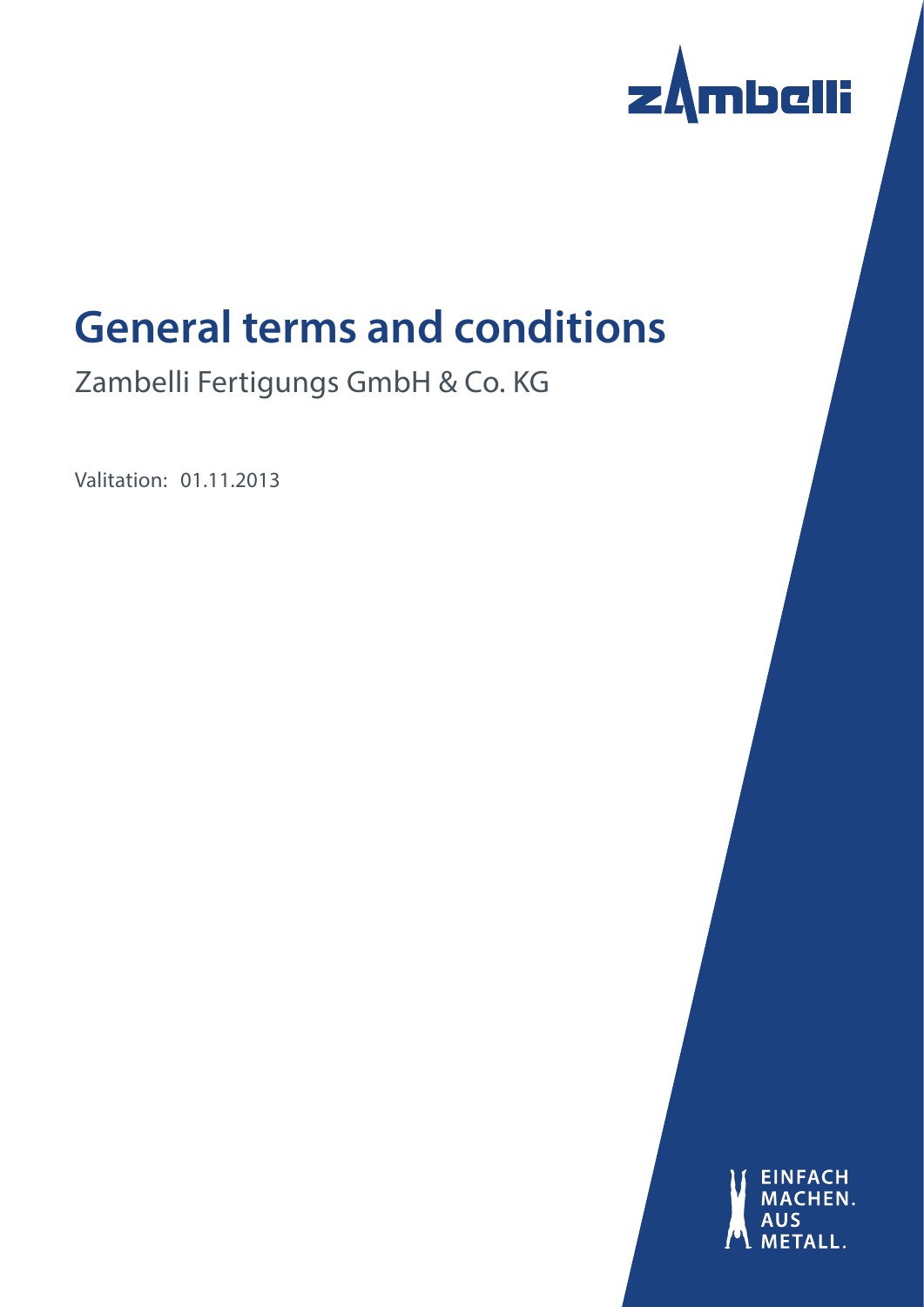

## **1. Incorporation of conditions/Written form**

- 1.1 These general terms and conditions principally apply for business transactions between us and our customers in advance. The same shall apply for future orders.
- 1.2 Conditions in order documents of our customers diverging from, supplementary or adverse to our terms and conditions are not admitted even if they were not expressly rejected. In particular, this applies when we render the service without reservation, in spite of conflicting conditions.
- 1.3 Diverging agreements within the meaning of number 1.2 shall only be valid in a particular case, when expressly confirmed by us in writing. The validity of the remaining general terms and conditions shall remain unaffected.
- 1.4 Individual agreements made with the customer in a particular case (including subsidiary agreements, reservations, amendments and supplements) shall precede these general terms and conditions in any case. A written contract and our written agreement respectively shall be authoritative for the contents of such agreements. Changes of this written form clause shall also be made in writing.

#### **2. Prices and conditions**

- 2.1 Prices of the price list applicable at the time of contract conclusion shall be valid. Previous lists become invalid upon publication of a new price list.
- 2.2 All prices are principally ex works and do not include packing, freight, postage and VAT.
- 2.3 In principle, they are based on commodity prices and indication of quantities existing at the contract conclusion. If not all information required for a material order with our subcontractors (e.g. measures, colour, etc.) was available at the contract conclusion, the customer shall file this information subsequently as soon as possible. If total costs increased by at least 5 percent between contract conclusion and performance of cooperation acts by the customer, we shall be entitled to perform a corresponding price increase to compensate the increase in costs.
- 2.4 For reduced quantities, a surcharge in the amount of  $\epsilon$  1.50 is charged per item, e.g. items ordered below the minimum purchase volumes stated.
- 2.5 A handling fee is charged for small orders below € 250 in the amount of € 15.

## **3. Delivery/Default in delivery/Security**

- 3.1 Delivery is principally made on the most favourable freight route. Express delivery is only made on explicit request by the customer. This also applies to any other shipment type expressly requested by the customer.
- 3.2 Delivery is principally made without unloading at the head office of the customer within Germany.
- 3.3 Partial deliveries shall be admissible.
- 3.4 Delivery time commences when the customer performed his cooperation acts according to 2.3. A date of delivery de-

termined calendar-based is postponed by the same period than performance of the cooperation acts by the customer is delayed.

- 3.5 For preservation of the date of delivery, it shall be sufficient that the goods left our plant before expiration of the delivery time or we have made the goods available and informed the customer on our readiness for dispatch.
- 3.6 We may make the execution of an order contingent on an advance payment or payment of invoices still outstanding from previous orders. The customer shall be obliged to deliver a contract performance guarantee of a big bank licensed for business operation in the EU in the amount of the payment amount still outstanding or any other security within the meaning of section 232 subsection 1 BGB – Civil Code, before the start of delivery and/or installation of our goods. We shall have a right to refuse performance until delivery of this guarantee.
- 3.7 Should circumstances arise after the contract conclusion beyond our control or the control of a subcontractor and unforeseen, e.g. raw material and energy shortage or breakdown of machines required for the production, industrial action, act of god or circumstances for which we are not responsible and significantly impede delivery, we will inform the customer immediately and, at the same time, communicate the estimated new delivery time. Should delivery still not be possible within the new period, we shall be entitled to withdraw from the contract in whole or in part. We will reimburse any consideration already made by the customer immediately. Our statutory right to give notice and right of rescission as well as statutory provisions regarding the winding up of the contract when the obligation to perform the contract is excluded (e.g. impossibility or unconscionability of the performance and/or subsequent performance) shall remain unaffected. The right of rescission and right to give notice of the customer shall also remain unaffected.

## **4. Default of acceptance**

- 4.1 The customer has failed to accept delivery when he refuses acceptance of the faultless goods on delivery. Should he expressly declare not to accept the delivery already before this time, delivery shall be dispensable and the customer has failed to accept delivery after our verbal offer. Default in acceptance shall oblige the customer to reimburse any cost of storage. These costs are assessed with at least 0.5 percent of the net order amount for each month commenced, however, no more than 5 percent of the net order amount. The customer shall be entitled to furnish proof that we did not incur any damage or impairment due to the default in acceptance or the amount is considerably below this lump sum.
- 4.2 Furthermore, we shall be entitled in the event of default in acceptance to withdraw from the contract on the conditions of paragraph 323 BGB (Civil Code) or to claim damages due to non-performance on the conditions of sections 280 subsection 1, 3, 281 BGB (Civil Code). We may request 20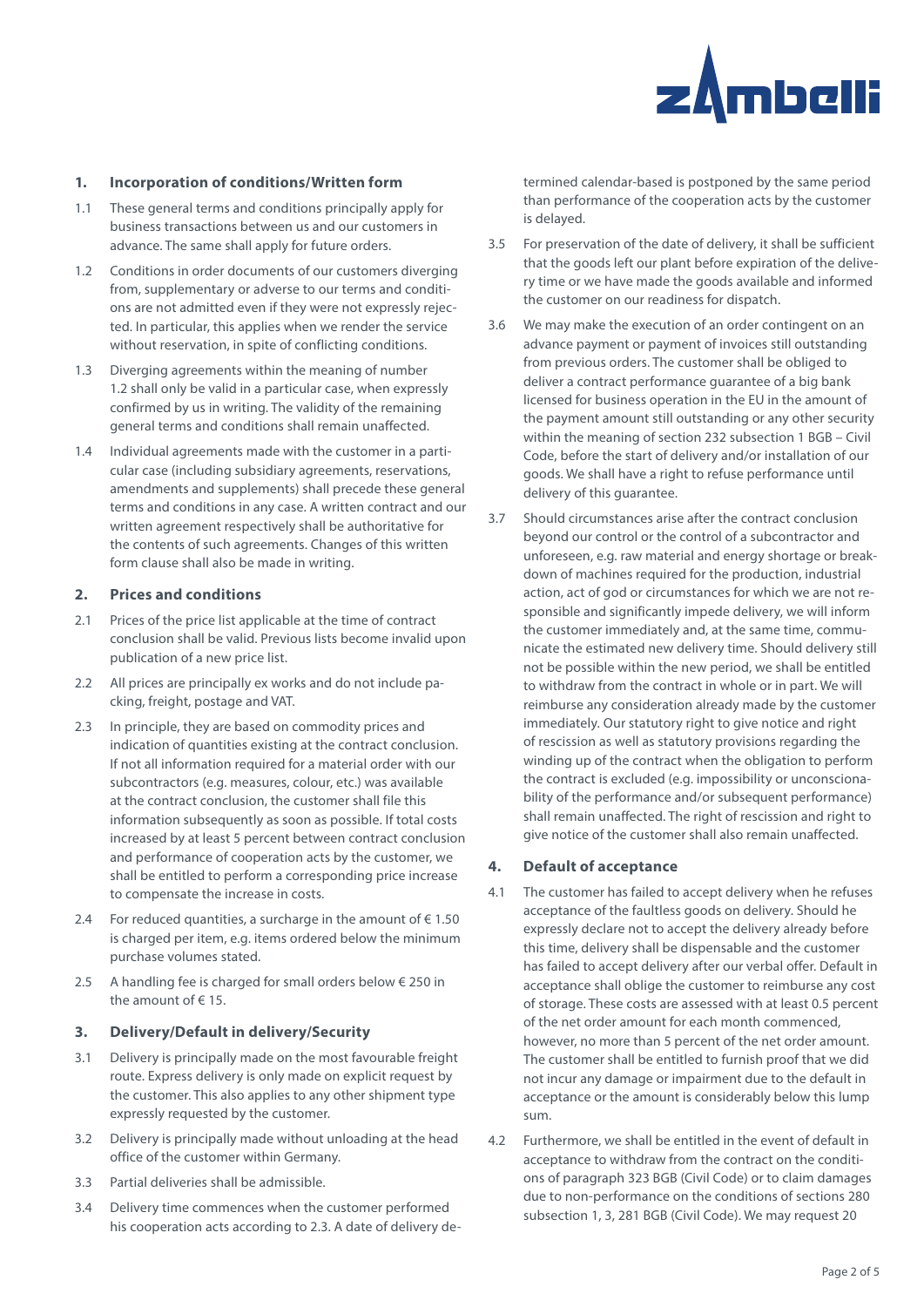

percent of the order price including VAT as damages due to non-performance should the customer not produce any proof that we did not incur any or minor damage. We reserve to assert a higher proofed damage for customized goods, in particular.

# **5. Shipment, Passage of risk**

- 5.1 Our plant is the place of performance for payment and performance.
- 5.2 Should goods be shipped to another place (not our plant) upon the request of the customer, risk of accidental perishing or deterioration of the goods shall pass to the customer on delivery to the forwarding agent, carrier or any other person or institution appointed to perform delivery. The provisions of paragraph 447 BGB (Civil Code) shall also apply if shipment is made with our means of transport or employees as well as regardless of who bears freight. In this case, paragraph 278 BGB (Civil Code) shall apply with regard to our employees.
- 5.3 Transport insurance is only made after separate agreement and for the account of the customer.
- 5.4 Notwithstanding the provisions of 5.2, risk shall pass to the customer after we delivered the goods to the customer or the customer has failed to accept delivery, in accordance with the provisions of 4.1.

# **6. Customer's duty of evidence for intra-community deliveries**

- 6.1 According to §§ 17a-17c UstDV, the supplier is for every tax-free intra-community delivery obliged to request the reception evidence in the form of a Certificate of Entry or in specific cases in the form of an alternative proof from the customer.
- 6.2 In case that the supplier or the customer commissions an external carrier to transport the consignment, the CMR is accepted as alternative proof which may replace the Certificate of Entry, provided that field 24 is filled in correctly and completely.
- 6.3 In case that the customer transports the consignment with his own vehicle, only the Certificate of Entry may prove the intra-community delivery.
- 6.4 In case that the consignment is transported by parcel service or break bulk cargo, the supplier retrieves the proof directly from the respective service contractor.
- 6.5 For all deliveries according to 6.2 and 6.3, the customer is obliged to furnish the proof within a narrow time frame. The respective proof has to be transmitted electronically to zf-confirmation@zambelli.de.
- 6.6 Non-fulfilment of this duty of evidence results in subsequent billing of the German VAT by the supplier as the requirement for tax exemption for intra-community deliveries according to § 6a sections 1 and 3 UStG is not fulfilled.

# **7. Warranty**

- 7.1 Agreements as to quality shall only be binding when expressly made with the customer in writing. In particular, all information in lists or offers regarding measures, weights and illustrations was only roughly established and thus is not binding at any time.
- 7.2 The actual delivery may deviate from any sample within customary tolerances. Such deviations do not constitute any defect in any fay. Item 1.4 shall remain unaffected.
- 7.3 The customer shall inspect the goods immediately. Obvious defects of any type and/or delivery of a type or quantity of goods other than ordered shall be noticed immediately on acceptance of the delivery and shall be noted down in a delivery record to be prepared by the customer. Other defects arising within a proper inspection of any type, without delivery of a non-obvious type or quantity of goods other than ordered shall be noticed in writing immediately, however, within 7 days as of the date of delivery. Delivery shall be considered approved with regard to a notice not in due form and time. Hidden defects which are also not discovered within a proper inspection shall be noticed in writing within 1 year from the date of delivery.
- 7.4 Until clarification of the complaint, goods complained about shall not be further processed. We shall be given the opportunity to inspect defects noticed on-site.
- 7.5 We remedy defects or deliver subsequently at our option. Should a subsequent performance fail within an appropriate period, the customer (at his option) may reduce, withdraw from the contract or claim damages in the event of fault. Should the customer withdraw from the contract, he shall not be entitled to any other damages than performance due to the defect. Claims for damages by the customer shall only exist in accordance with item 9 and shall otherwise be excluded.
- 7.6 We shall be entitled to make a subsequent performance due conditional on the fact that the customer pays the purchase price due. However, the customer shall be entitled to retain an appropriate part of the purchase price in relation to the defect.
- 7.7 The warranty period is 12 months from delivery. However, if goods concern a construction or another object used in accordance with its usual type of use and caused the defectiveness of the construction (building material), the limitation period is 5 years according to the statutory regulation, paragraph 438 subsection 1 number 2 BGB (Civil Code). Statutory special regulations on claims for return in rem of third parties (paragraph 438 subsection 1 number 1 BGB – Civil Code), fraudulent intent (paragraph 438 subsection 3 BGB – Civil Code) and claims in recourse to the supplier of the final delivery to a consumer (paragraph 479 subsection 3 BGB – Civil Code) shall also remain unaffected.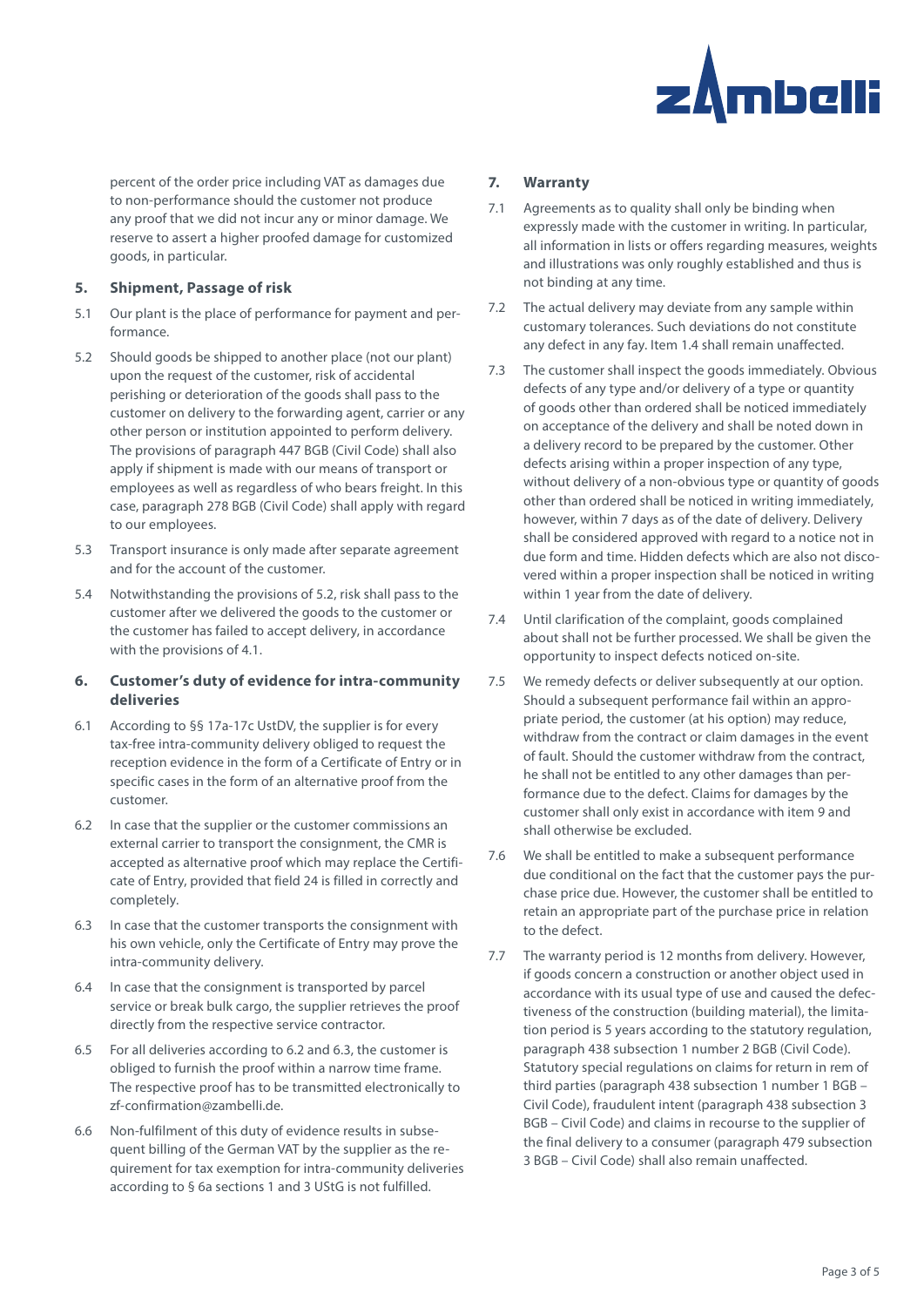

7.8 The foregoing limitation periods of the purchase right shall also apply to contractual and extra-contractual claims for damages by the customer based on a defect of the goods, unless application of the standard statutory limitation period (paragraph 195, 199 BGB – Civil Code) would result in a shorter limitation period in the individual case. Limitation periods of the Product Liability Act shall remain unaffected in any event. Statutory limitation periods shall apply for other claims for damages by the customer.

## **8. Terms of payment/Delay in payment**

- 8.1 Unless otherwise agreed, our invoices are payable without deduction after receipt immediately.
- 8.2 Counterclaims including warranty claims of the customer do not entitle to a set-off or retention, unless a counterclaim exists which has become res judicata.
- 8.3 The customer is in default should he not make payments due within 30 days after receipt of the invoice or similar payment schedule. The customer is also in default without a reminder should it be agreed that the purchase price shall be paid on a date determined calendar-based and the customer does not perform until this date at the latest. Notwithstanding, it shall be left at our discretion to remind the customer when our purchase price claim is due. In this event, the customer is in default with the reminder, unless delivery is not made due to a circumstance for which he is not responsible.
- 8.4 Should the customer be in default with the payment, we shall be entitled to demand interest in the amount of 8 percent above the base interest rate as flat-rate damages from the time when default commences. Damages shall be assessed at a lower value should the customer prove a lower damage. The proof of a higher damage by Zambelli shall be admissible.
- 8.5 Should the customer not pay the agreed price on the due date and no delay in payment exists, we shall have a claim for default interest in the amount of 7 percent p.a. (paragraph 352, 353 HGB – Commercial Code).
- 8.6 We reserve assertion of another or higher damage. Should the customer not make payments due, we shall be entitled to withdraw immediately, in accordance with section 323 subsection 1 BGB (Civil Code). We shall be entitled to withdraw immediately, should the customer suspend payments, files a petition to commence insolvency proceedings or such proceedings are commenced with respect to the assets of the customer.
- 8.7 Payments by bill or cheque are accepted on account of performance subject to payment. Acceptance of bills is only made after a corresponding agreement should the corresponding costs for negotiation of a bill are fully paid in cash and this concerns eligible for rediscount bills.

#### **9. Reservation of title**

- 9.1 Goods delivered shall remain our property until performance of all current and future claims from business relations with the customer (reserved goods).
- 9.2 The customer shall be obliged to store and mark reserved goods separately.
- 9.3 Processing or transformation of reserved goods is performed by the customer on our behalf without any obligations arising for us. Should the customer combine, mix or process our reserved goods with other goods we shall be entitled to co-ownership on a pro rata basis of the goods created. Value of our co-ownership depends on the proportion of the invoice value of our reserved goods to the market value of the goods created by combining, mixing or processing. These goods shall be considered in this extent as reserved goods within the meaning of these conditions.
- 9.4 Sale of reserved goods shall be admissible in the ordinary course of business should the customer guarantee our extended reservation of title (assignment of a claim in accordance with 8.5). Other disposals and pledging and transfer by way of security, in particular, shall not be admissible.
- 9.5 Hereby, the customer assigns to us in advance any claims with regard to reserved goods due from resale or any other legal ground in the amount of claims to be secured. We hereby accept the assignment. Should the customer contribute the above-named claims to current account relations, the current account claims are hereby assigned to us in full. After balancing, the balance supersedes which is considered assigned up to the amount of the original current account claims. This shall apply correspondingly for the final balance in the event of termination of the current account relations.
- 9.6 The customer shall only be entitled to collection of assigned claims in the ordinary course of business and revocable. Upon our request, he shall notify the debtor of the assignment and we shall also have a right of notification should the customer be in default with the payment of a secured claim and the customer was previously notified of the disclosure.
- 9.7 The authorization of the customer to dispose of reserved goods as well as processing, combining and mixing and, in addition, to collect claims assigned shall become extinct in the event of non-compliance with terms of payment, unauthorized disposal, significant deterioration of the financial position of the customer, bill or cheque protest and insolvency proceedings filed against the customer. We shall be entitled in these events to take possession of reserved goods after a statement of withdrawal, enter upon the plant of the customer for this purpose, obtain useful information as well as inspect his books.
- 9.8 We undertake to release securities due to us in accordance with the foregoing provisions at our option and upon request by the customer to the extent that its value exceeds the claims to be secured by more than 10 percent.